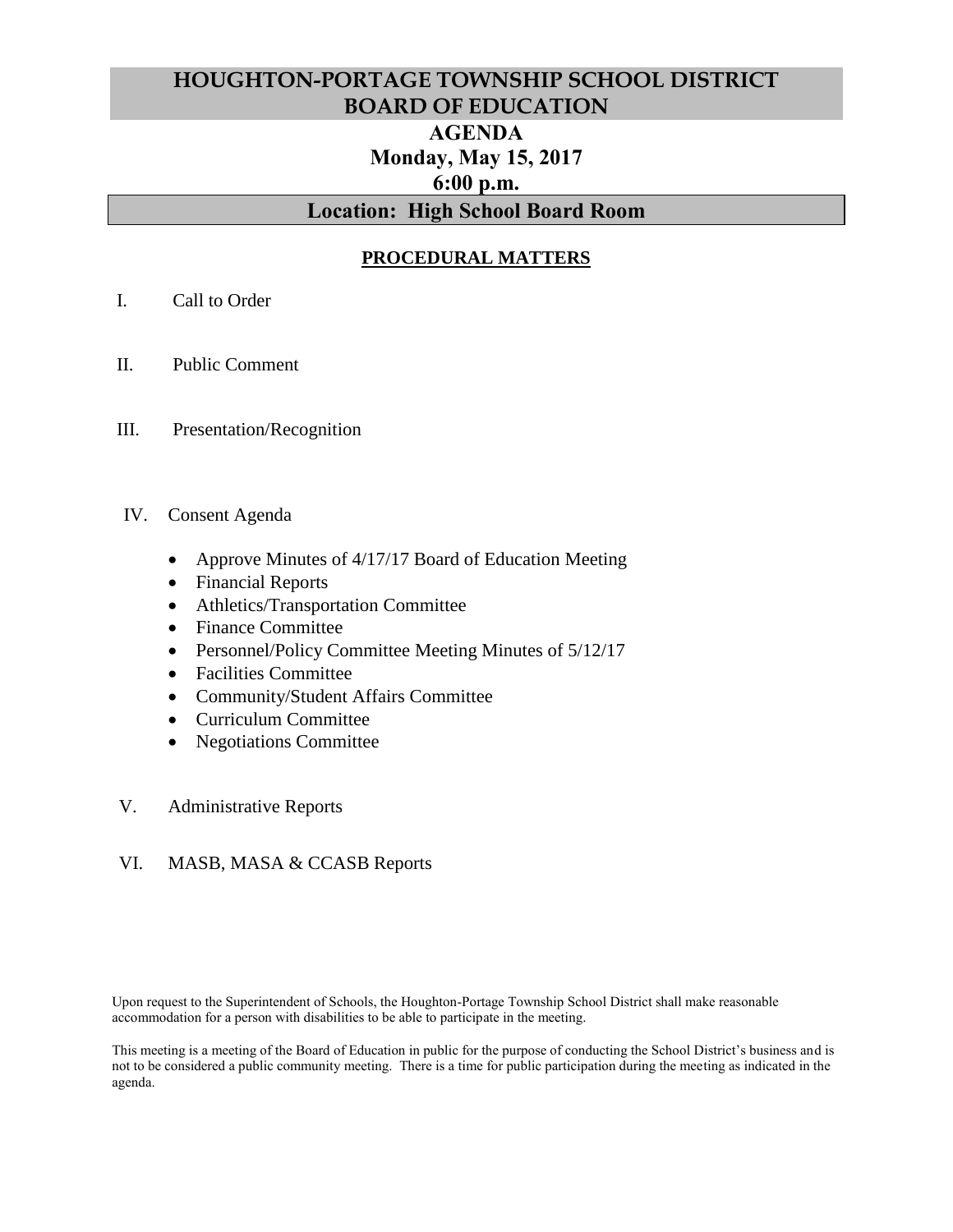#### VII. Action Items

- 1. Resolution to Approve CCISD's 2017-18 Proposed Budget
- 2. Resolution Designating CCISD Election Representatives
- 3. Resolution to Hold Public Hearing 2017-18 Budget June 19, 2017 at 5:45 p.m.
- 4. Resolution Authorizing Issuance and Sale of 2017 School Building and Site Bonds
- 5. Resolution to Approve Spring Coaches

#### VIII. Discussion Items

- 1. 2017 NEOLA Policy Updates  $-1<sup>st</sup>$  Reading
- 2. Commencement Exercise May  $26<sup>th</sup>$
- 3. Bond Referendum
- 4. Capital Projects
- 5. Maintenance Vehicle Purchase

#### IX. Public Comment

#### X. Adjournment

Upon request to the Superintendent of Schools, the Houghton-Portage Township School District shall make reasonable accommodation for a person with disabilities to be able to participate in the meeting.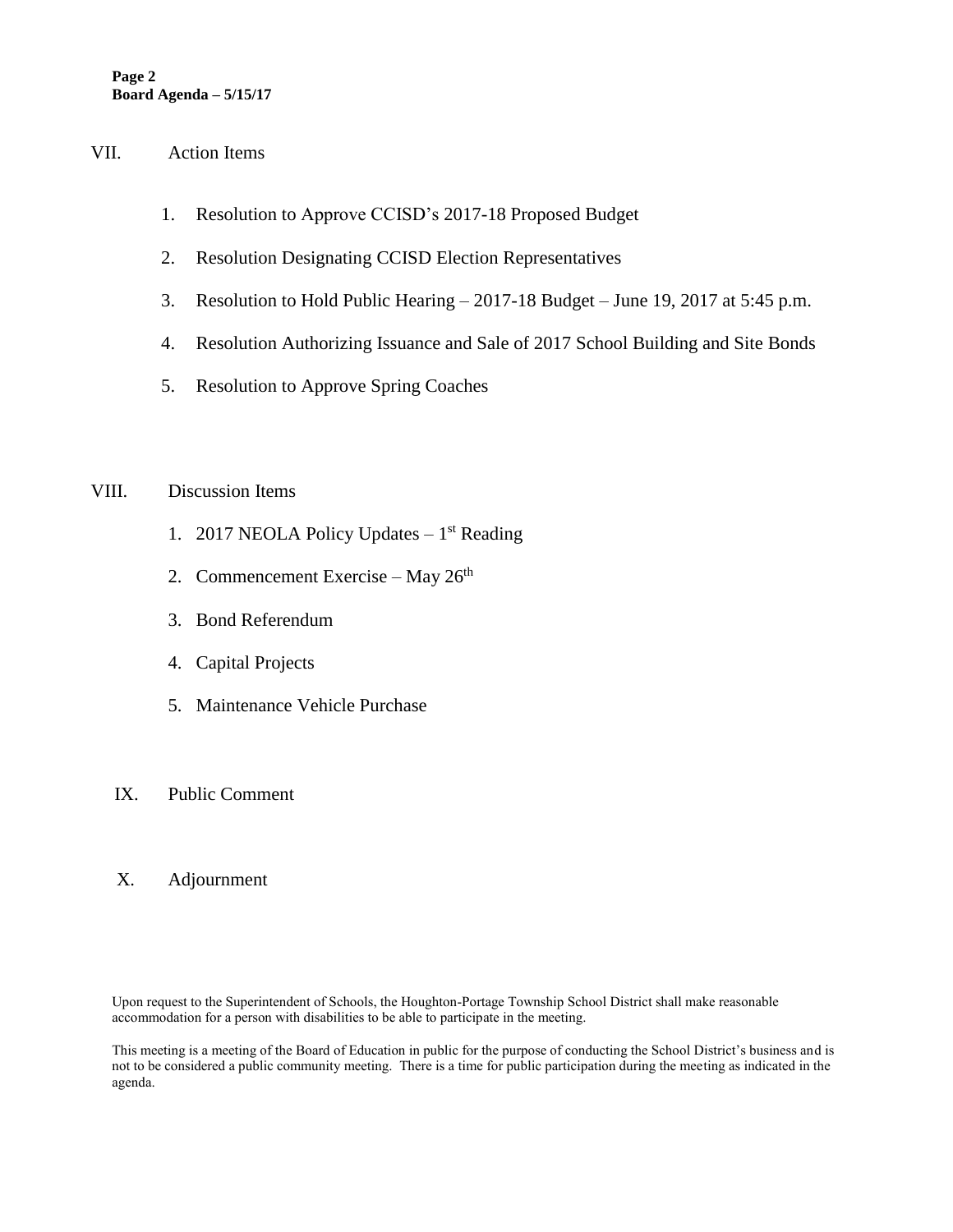#### **ACTION ITEMS**

#### **1. Resolution to Approve CCISD's 2017-18 Proposed Budget**

At the time of the Board meeting, I will ask that the Board adopt a resolution to approve the CCISD's 2017-18 proposed budget. This is done every year at this time.

## **2. Resolution Designating Election Representatives**

At the time of the Board meeting, I will ask that the Board approve a resolution to designate a voting representative and alternate, and designate which candidates to vote for in the June 5, 2017 CCISD Biennial Election. More information will be provided at the time of the Board meeting.

## **3. Resolution to Hold Public Hearing – 2017-18 Budget – June 19, 2017 at 5:45 p.m.**

Each year the Board must approve a resolution, indicating that we will have a special meeting for the purpose of allowing public comment concerning the 2017-18 proposed operating budget. The resolution states, in part, that a public hearing will be held on Monday, June 19, 2017, at 5:45 p.m. to review our annual budget. The general operating budget is scheduled to be adopted by the Board at its regular Board meeting on June 19th, which is immediately following the budget hearing.

## **4. Resolution Authorizing Issuance and Sale of 2017 School Building and Site Bonds**

At the time of the Board meeting, the Board will be asked to adopt a resolution authorizing the issuance and sale of 2017 school building and site bonds per the May 2<sup>nd</sup>, 2017 millage election.

Upon request to the Superintendent of Schools, the Houghton-Portage Township School District shall make reasonable accommodation for a person with disabilities to be able to participate in the meeting.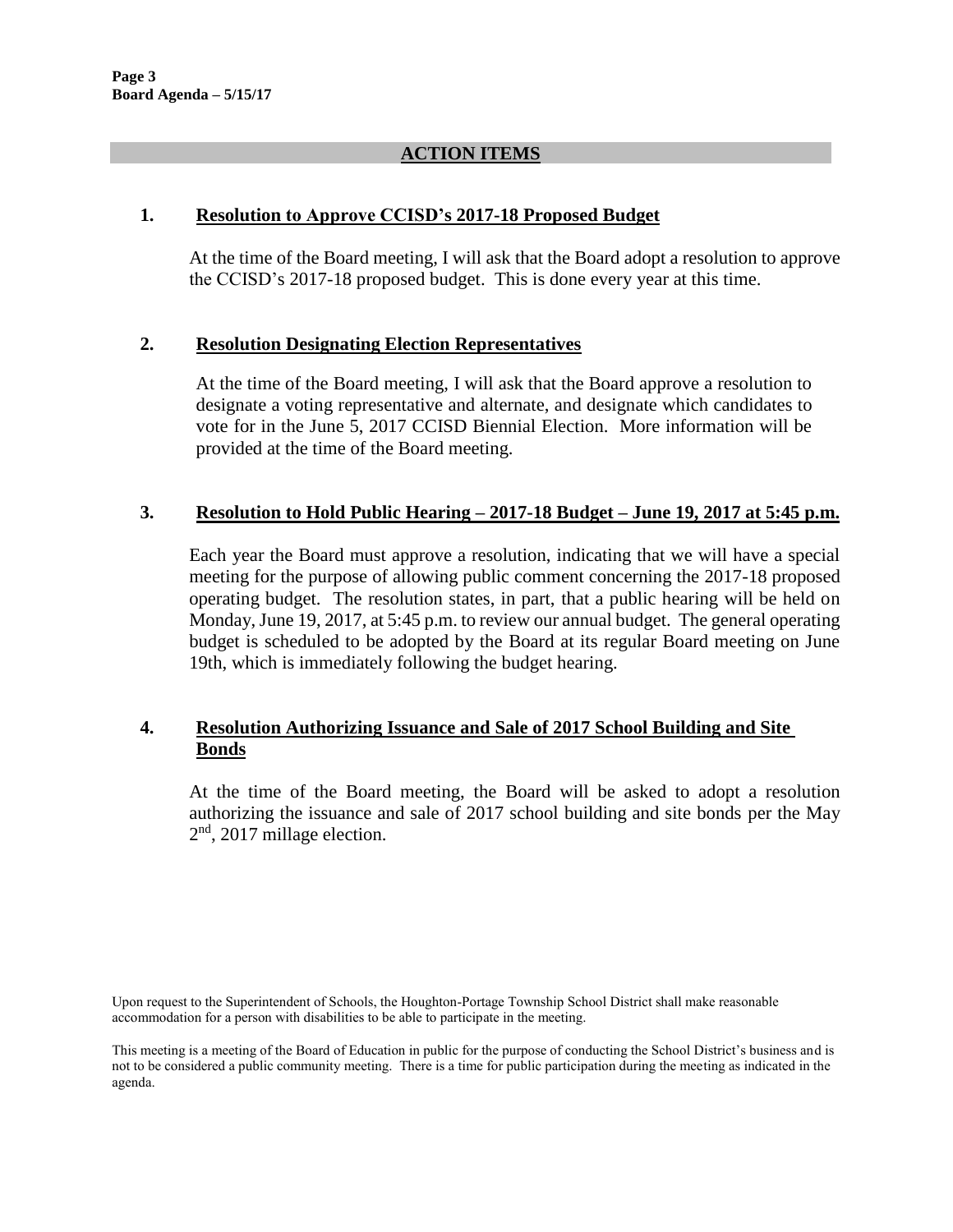**Page 4 Board Agenda – 5/15/17**

#### **5. Resolution to Approve Spring Coaches**

At the time of the Board meeting, our Athletic Committee will request that the following spring coaches be approved:

Ruth Ryynanen – Assistant Golf Laura Sayen – Middle School Girls Track

## **DISCUSSION ITEMS**

#### **1. 2017 NEOLA Policy Updates**

The Personnel/Policy Committee reviewed the 2017 NEOLA updates and will present the policies to the Board at the time of the Board meeting. This is the first reading.

#### **2. Commencement Exercise – May 26th**

As you know, graduation is Friday, May 26th, at 7:00 p.m., in our high school gym. Our commencement speaker will be Mr. Kevin Morin, a 1997 graduate of Houghton High School.

At the time of the Board meeting, Mr. Aldrich will provide details regarding the Board's involvement in the commencement exercise.

Upon request to the Superintendent of Schools, the Houghton-Portage Township School District shall make reasonable accommodation for a person with disabilities to be able to participate in the meeting.